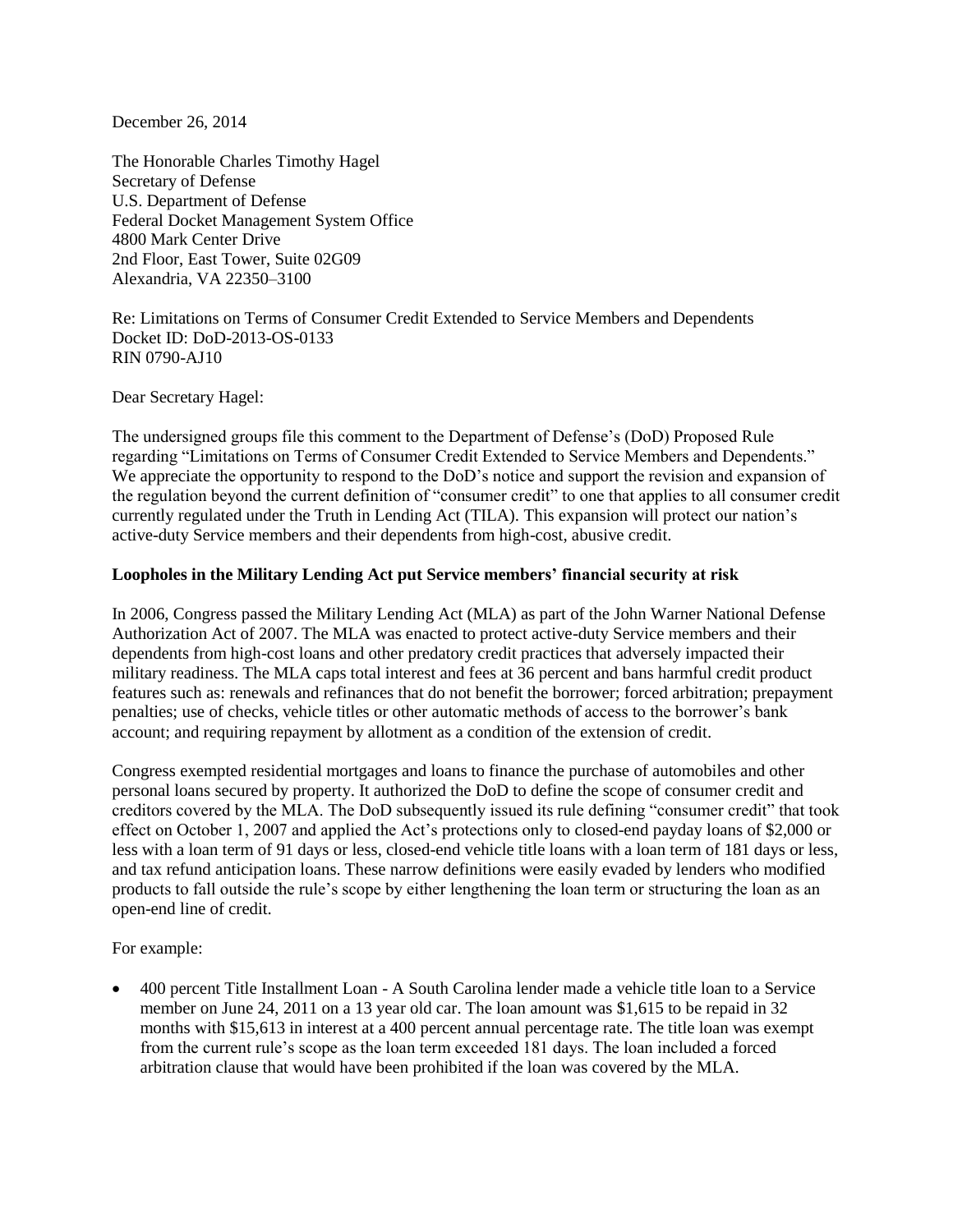- 584 percent Open-end Line of Credit Prior to the enactment of the MLA, one military lender made traditional closed-end payday loans but then changed its product to open-end payday loans that are exempt from the current rule's scope. A 2012 monthly activity statement discloses a "584.68 Annual Percentage Rate" on a loan balance of \$2,000, plus other fees.
- 360 percent Online Installment Loan A Sailor borrowed \$500 from an online lender in 2012 and was charged \$523 in interest for a total repayment of \$1,024 for a loan over 140 days. Since the term of the loan exceeded 91 days the MLA protections did not apply.

Recognizing that loopholes in the 2007 rules have allowed lenders to evade the MLA protections, Congress required DoD to issue a report to evaluate the impact of abusive credit on Service members' financial readiness. In April 2014, DoD issued their report, "Enhancement of Protections on Consumer Credit for Members of the Armed Forces and Their Dependents." The report included the results of a Service member survey and feedback from military financial counselors and found that 11 percent of enlisted Service members continue to turn to high-cost credit options. The report found that military financial counselors overwhelmingly reported that Service members would not be negatively impacted if access to high-cost credit was restricted. The findings suggested that applying the 36 percent rate cap on a product-by-product basis is unlikely to reduce the accessibility of high-cost and abusive credit. DoD concluded that an expanded and comprehensive definition of consumer credit would be a more effective approach to protect Service members from high-cost, abusive credit.

# **The proposed rule provides a comprehensive approach to defining consumer credit and prevents future loopholes**

The proposed rule closes the loopholes in the current rule by expanding the definition of consumer credit under the Military Lending Act to include products that are currently subject to the protections of TILA. Rather than taking a product-by-product approach, the proposed rule will prevent lenders from exploiting Service members by ensuring that high-cost products with abusive terms are covered by the protections established by the MLA regardless of the term of the loan or the loan's structure.

For example, the proposed definition of covered consumer credit would prevent lenders from structuring payday loans for longer than 91 days or larger than \$2,000 for the purposes of charging higher rates. It would also stop lenders from structuring auto title loans as longer than 181 days or issuing high-cost, open-end lines of credit with abusive features that are currently exempt. Likewise, the proposed rule would cover additional high-cost products that negatively affect a Service members' financial security, such as high-cost overdraft lines of credit and abusive installment lending.

The proposed rule also addresses widespread concern about the use of add-on products. It ensures that certain additional charges, such as single premium credit insurance, debt cancellation, debt suspension or other ancillary fees are included in the calculation of interest and are capped as part of the MLA's 36 percent interest and fee cap. Add-on products, such as insurance products, often serve as a way to increase revenue in states that restrict interest rates and significantly increase the total cost of borrowing beyond the disclosed annual interest rate.

While the proposed rule would also apply the MLA protections to credit cards for the purpose of preventing abusive lenders from using high-cost credit cards to avoid MLA protections, DoD provided important exemptions for bona fide, reasonable and customary credit card fees. Most credit cards in the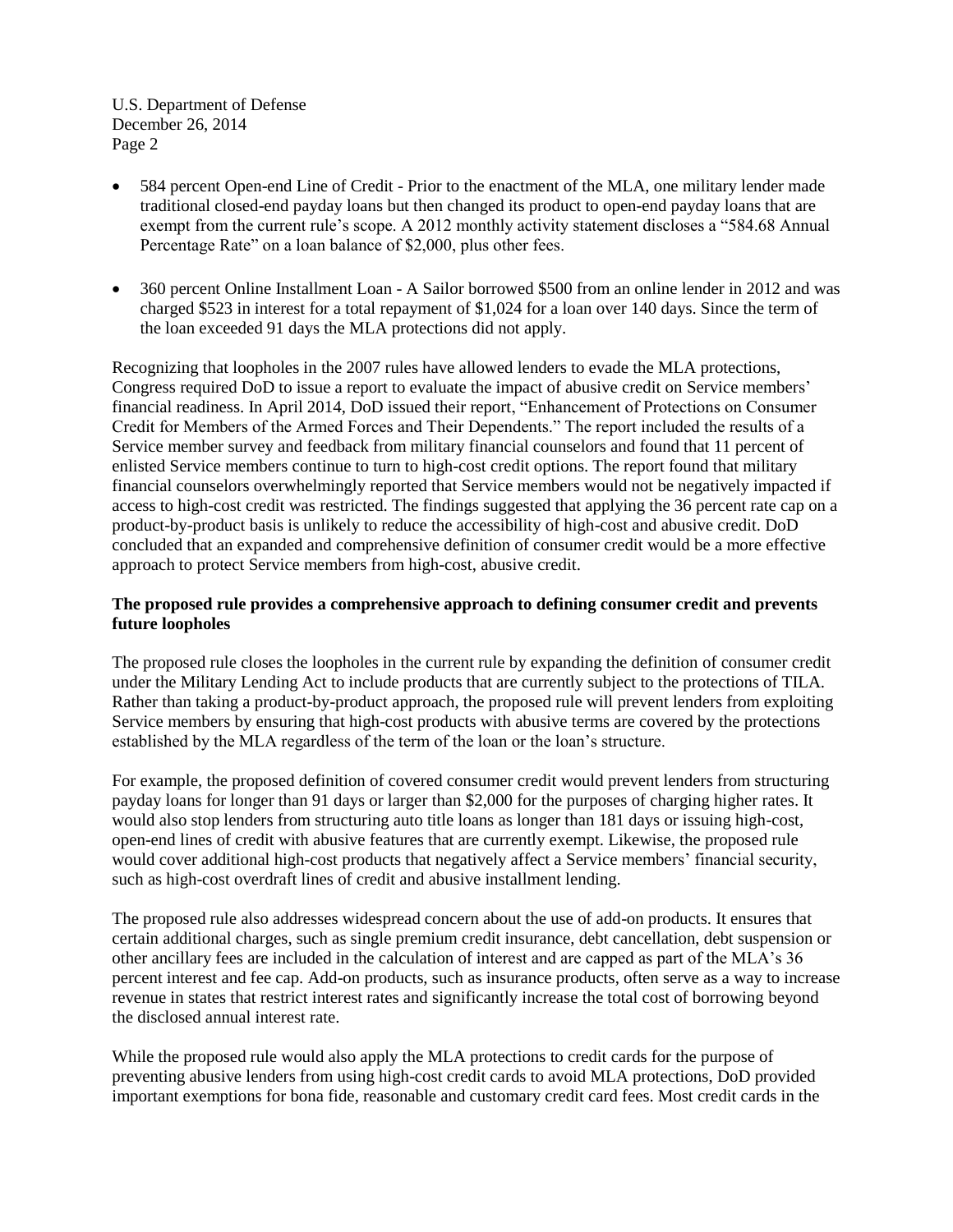marketplace would be excluded from the rule, and Service members that rely on these products to meet their credit needs would not be affected.

There are several products that are not included that we believe warrant additional scrutiny. We view feebased overdraft coverage as a high-cost credit product with similar risks as payday loans. Overdraft fees are not subject to the protections provided by TILA and would not be covered by the interest, fee cap and other protections of the MLA. A 2014 survey conducted by DoD found that while a smaller percentage of Service members were enrolled in fee-based overdraft programs, those Service members who were enrolled used them more frequently than non-Service members. Of the Service members enrolled, one in three were charged overdraft fees more than 12 times per year. Like overdraft fees, rent-to-own transactions that are not subject to TILA protections are excluded by the proposed rule. We encourage the Department of Defense to carefully review the impact that these and other excluded products have on the financial security of Service members and their dependents and to take appropriate action.

# **Conclusion**

The proposed rule strikes an appropriate balance between access to credit and restricting access to highcost abusive credit. The proposed rule provides a targeted restriction for credit products that have been shown to negatively impact Service members' financial security, and ensures access to lower-cost options such as the \$142 million in no-cost loans provided by Military Relief Societies in 2012.

We thank the Department of Defense for its work protecting Service members from high-cost credit with abusive terms and urge the adoption of a final rule that will close the current loopholes in the definition of consumer credit and will prevent high-cost, abusive lenders from evading the protections in the MLA that keep our men and women in uniform from financial risk.

Sincerely,

## **National Organizations**

Americans for Financial Reform Center for Responsible Lending Consumer Action Consumer Federation of America, DC Consumers for Auto Reliability and Safety Consumers Union NAACP National Association of Consumer Advocates National Consumer Law Center (on behalf of its low income clients) National Council of La Raza National People's Action Public Citizen Sargent Shriver National Center on Poverty Law Southern Poverty Law Center U.S. PIRG United Policyholders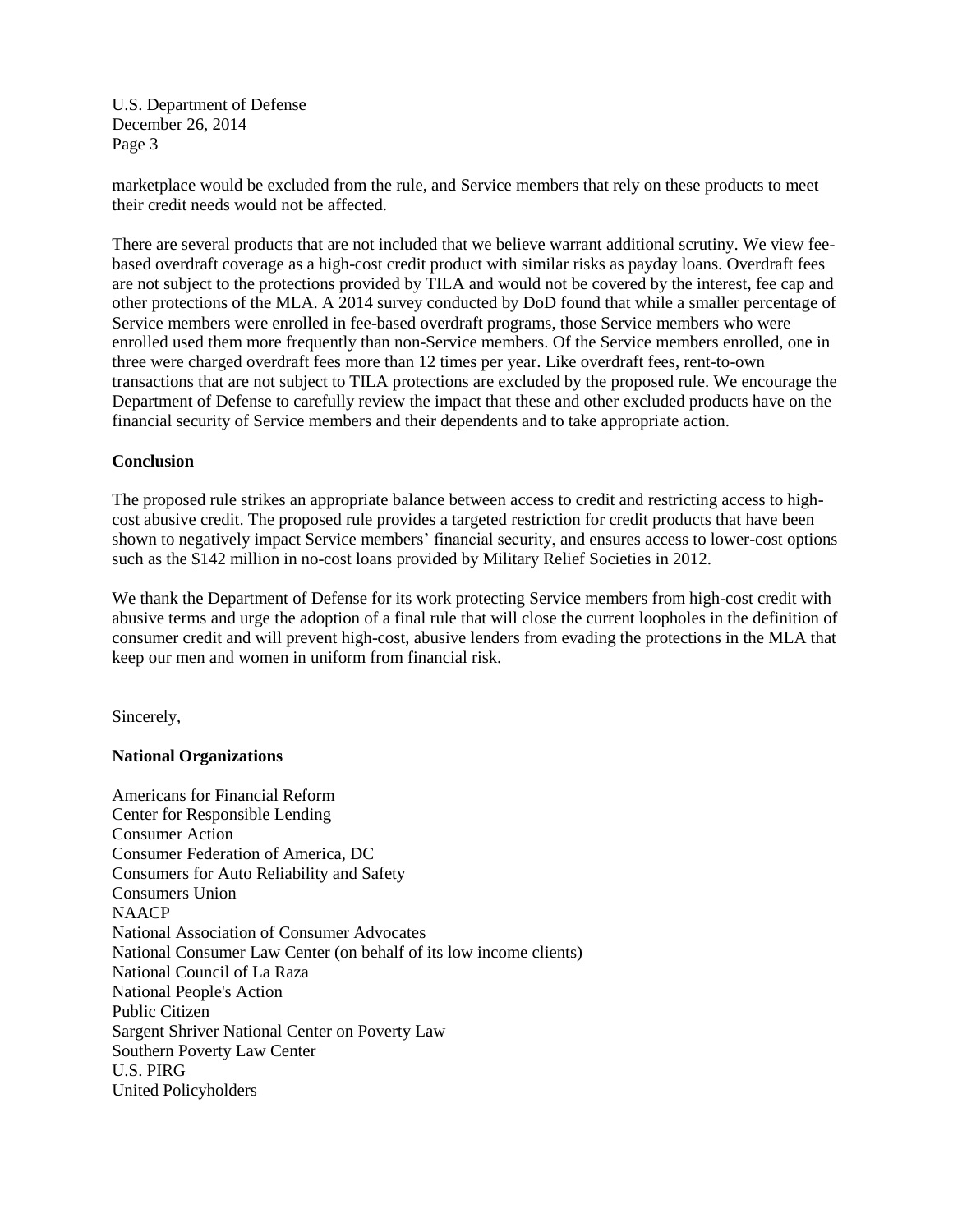#### **State and Local Organizations**

Alaska PIRG, AK

Alabama Arise, AL Gowen Consulting, AL Tuscaloosa Citizens Against Predatory Practices, AL YWCA Central Alabama, AL

Arkansans Against Abusive Payday Lending, AR

A New Leaf, AZ Arizona Community Action Association, AZ Arizona PIRG, AZ Center for Economic Integrity, AZ NACOG, AZ Northern Arizona Council of Governments, AZ RVCS, AZ

4141 Ministries, CA California Association of Food Banks, CA California Reinvestment Coalition, CA CALPIRG, CA CAMEO (California Association for Micro Enterprise Opportunity), CA CLSEPA, CA Coachella Valley Housing Coalition, CA Community Housing Partnership, CA Consumer Federation of California, CA Consumers for Auto Reliability and Safety, CA FaceFront Music Inc, CA Fresno CDFI, CA Habitat for Humanity of Greater Los Angeless, CA Housing and Economic Rights Advocates, CA Inland Fair Housing and Mediation Board, CA Lighthouse Philanthropy Advisors, CA Mission Asset Fund, CA Mission SF, CA NeighborWorks Orange County, CA Opportunity Fund, CA San Francisco Office of Financial Empowerment, CA Shamana Consulting, Inc., CA The Well Community Church, CA United Way Silicon Valley, CA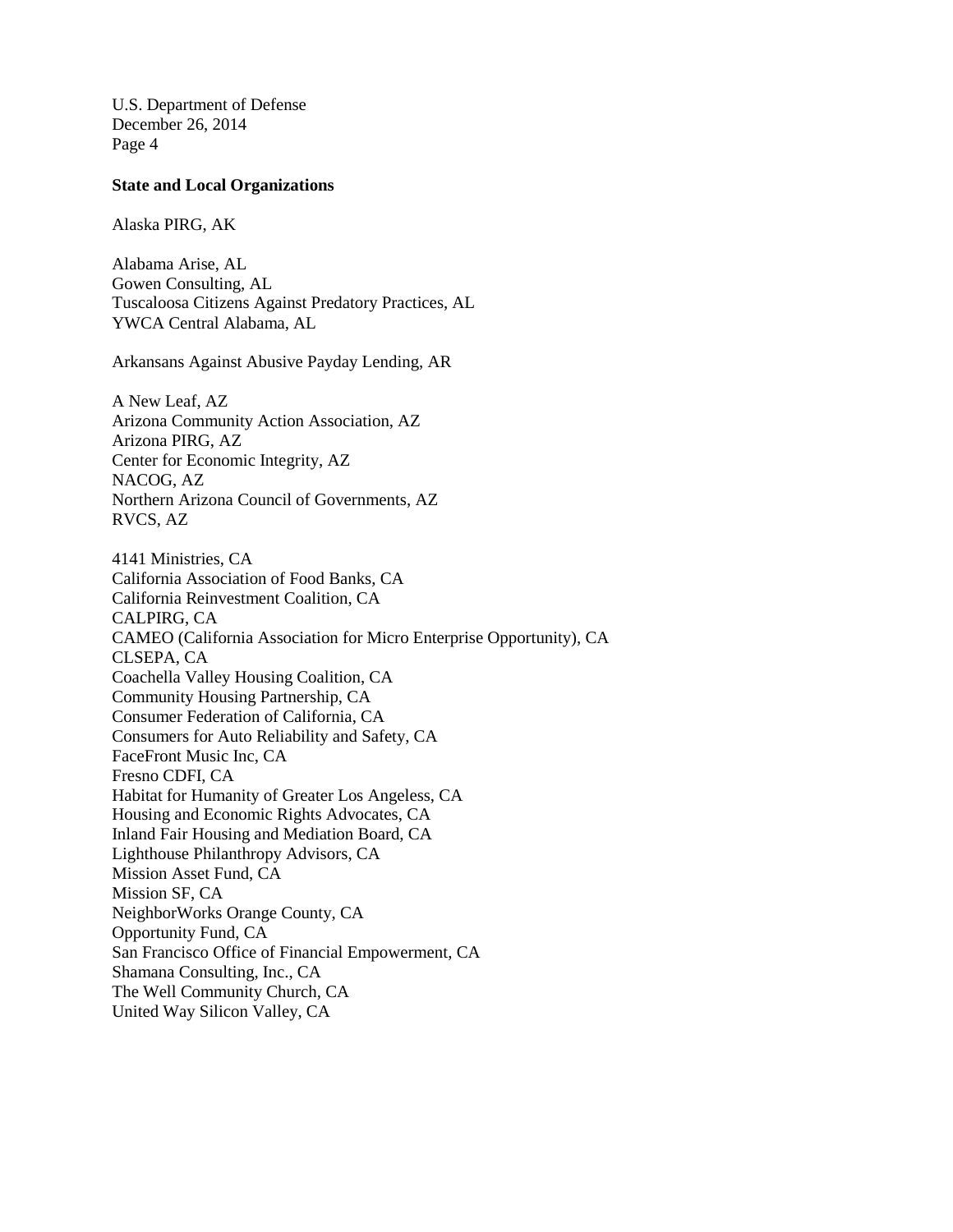Bell Policy Center, The, CO Colorado Latino Leadership Advocacy Research Organization, CO Colorado Progressive Coalition, CO Consumers United Association, CO CoPIRG, CO

ConnPIRG, CT

Delaware Alliance for Community Advancement, DE Delaware Community Reinvestment Action Council, Inc., DE

Consumer Federation of the Southeast, FL Florida Alliance for Consumer Protection, FL Florida PIRG, FL Jacksonville Area Legal Aid, Inc., FL Navy-Marine Corp Relief Society - Florida, FL

Georgia PIRG, GA Georgia Rural Urban Summit, GA Georgia Watch, GA

Habitat for Humanity West Hawaii, HI

Child and Family Policy Center, IA CWA Iowa State Council, IA Iowa Citizens for Community Improvement, IA Iowa PIRG, IA

Idaho Community Action Network, ID

Center for Economic Progress, IL Chatham Business Association, IL Chicago Consumer Coalition, IL Citizen Action/Illinois, IL Gospel Justice Initiative, IL Heartland Alliance, IL Illinois Asset Building Group, IL Illinois PIRG, IL Monsignor John Egan Campaign for Payday Loan Reform, IL National Community Investment Fund, IL North Side Community Federal Credit Union, IL Partners in Community Building, IL Project IRENE, IL Retired, IL The Resurrection Project, IL Woodstock Institute, IL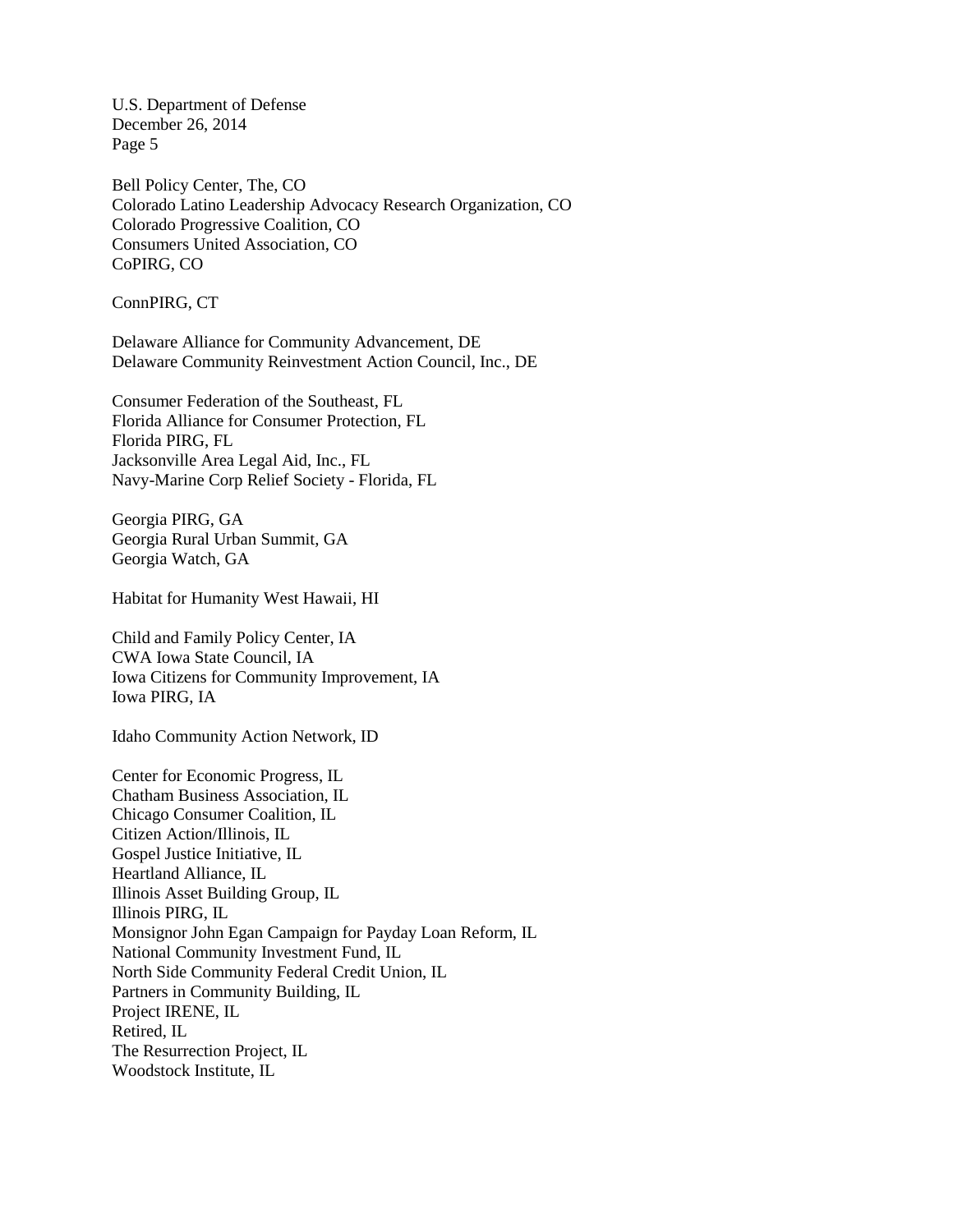Indiana Assets & Opportunity Network, IN Indiana Association for Community Economic Development, IN Northwest Indiana Reinvestment Alliance, IN

Kansas Appleseed, KS Sunflower Community Action, KS

Kentucky Equal Justice Center, KY

Jesuit Social Research Institute, Loyola University New Orleans, LA Louisiana Budget Project, LA

MASSPIRG, MA

Maryland Consumer Rights Coalition, MD Maryland PIRG, MD Neighborhood Housing Services of Baltimore, MD Public Justice Center, MD

Maine Center for Economic Policy, ME Maine People's Alliance, ME

Habitat for Humanity of Kent County, MI PIRG in Michigan (PIRGIM), MI

ISAIAH, MN

Communities Creating Opportunity, MO Missouri Faith Voices, MO MoPIRG, MO

Coalition for a Prosperous Mississippi, MS

Indian People's Action, MT

Action NC, NC CCCS of Greater Greensboro, A divison of Family Service of the Piedmont Inc., NC Credit Counseling Agencies of North Carolina, NC Disability Rights NC, NC Financial Pathways of the Piedmont, NC Habitat for Humanity of Charlotte, NC Habitat for Humanity of North Carolina, NC Military Officers Association of America - North Carolina Council of Chapters, NC National Association of Social Workers-North Carolina Chapter, NC NC State AFL-CIO, NC NCPIRG, NC North Carolina Consumers Council, Inc., NC North Carolina Council of Churches, NC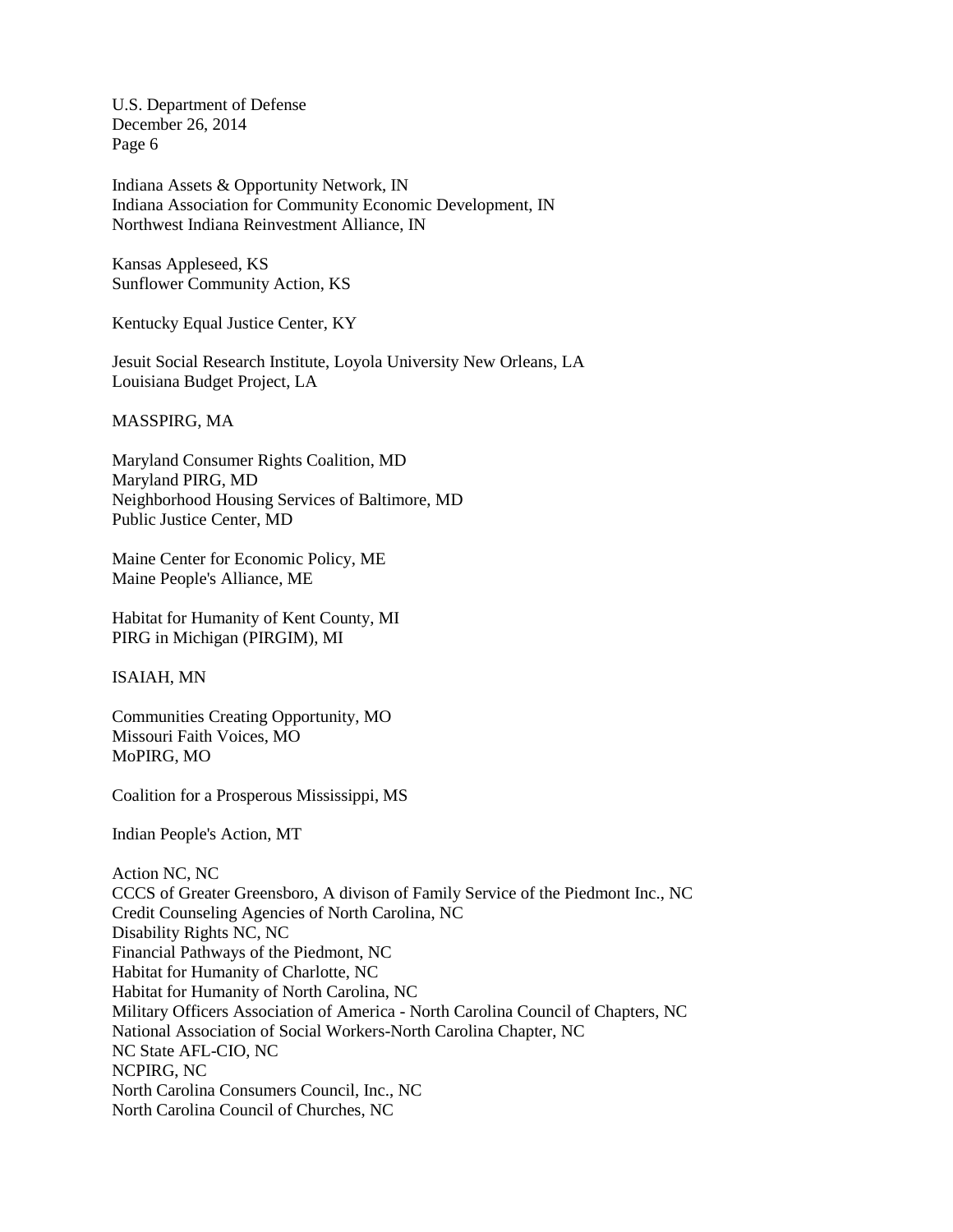North Carolina Housing Coalition, NC North Carolina Justice Center , NC OnTrack Financial Education & Counseling, NC North Carolina Conference United Methodist Church, NC Reinvestment Partners, NC TarHeel Alliance of Classroom Teachers, NC The Collaborative of North Carolina, NC The Support Center, NC

North Dakota Economic Security and Prosperity Alliance, ND

Nebraska Appleseed, NE

NHPIRG, NH United Valley Interfaith Project, NH

NJ PIRG, NJ

New Mexico Office - Center for Economic Integrity, NM NMPIRG, NM

Progressive Leadership Alliance of Nevada, NV

NYPIRG, NY

Cleveland Housing Network, OH Cleveland Tenants Organization, OH Coalition on Homelessness and Housing in Ohio, OH Community Action Commission of Fayette County, OH Defiance County Residential Housing, OH Diocese of Southern Ohio, OH Habitat for Humanity - MidOhio, OH House of Ruth, OH Huntington WV Area Habitat for Humanity, Inc., OH Military Officers Association of America - Ohio, OH Neighborhood Housing Services of Greater Cleveland, OH New Home Development, OH Ohio CDC Association, OH Ohio PIRG, OH Ohio Poverty Law Center, OH Orrville Area United Way, OH Over-the-Rhine Community Housing, OH Policy Matters Ohio, OH